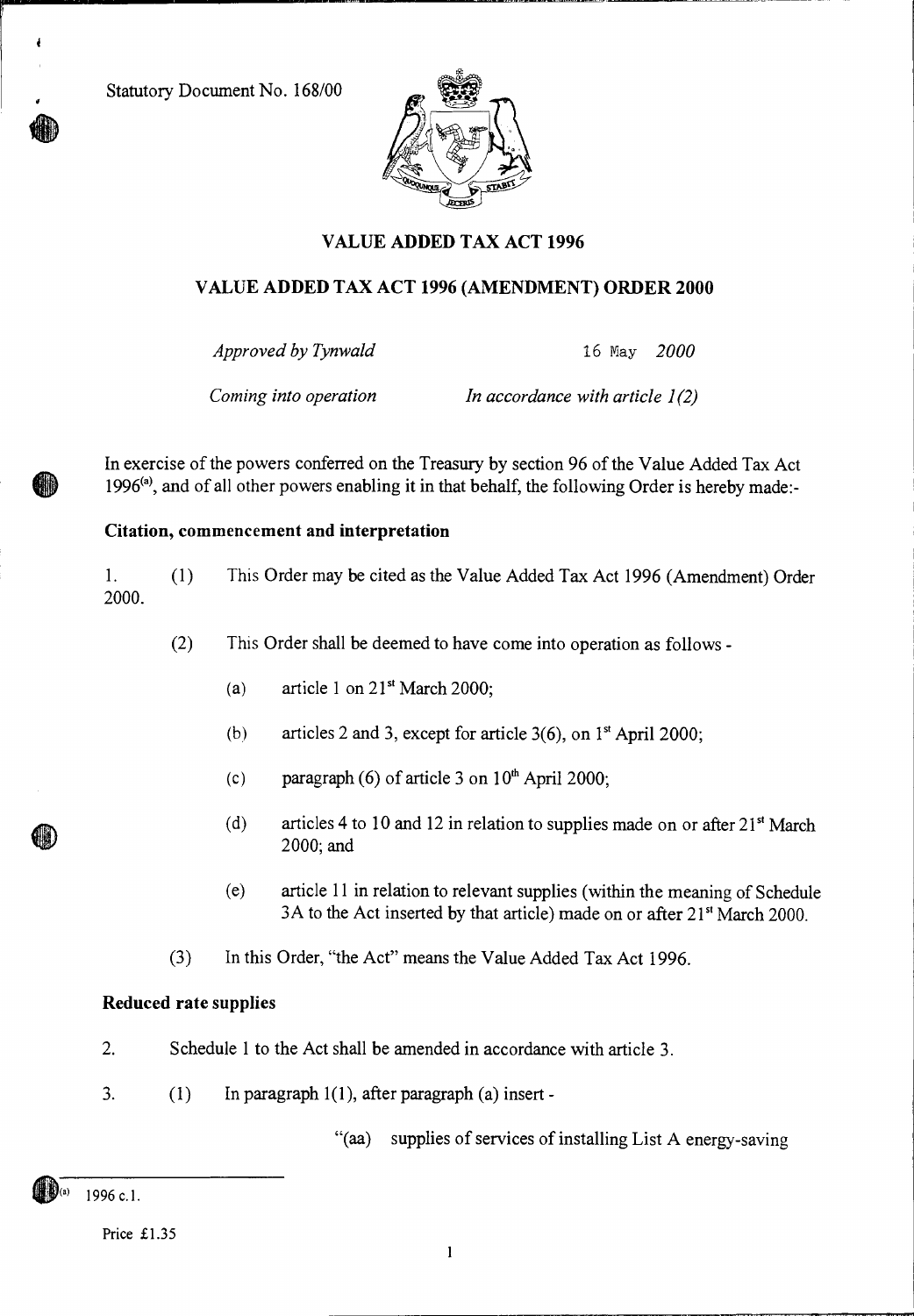materials in residential accommodation or in a building intended for use solely for a relevant charitable purpose;

(ab) supplies of List A energy-saving materials by a person who installs those materials in residential accommodation or a building intended for use solely for a relevant charitable purpose;".

(2) In paragraph 1(1), in each of paragraphs (b) and (c), before "energy-saving materials" insert "List B".

- (3) In paragraph 1(1), after paragraph (c) insert
	- "(d) supplies to a qualifying person of services of connecting, or reconnecting, a mains gas supply to the qualifying person's sole or main residence;
	- (e) supplies of goods made to a qualifying person by a person connecting, or reconnecting, a mains gas supply to the qualifying person's sole or main residence, being goods whose installation is necessary for the connection, or reconnection, or the mains gas supply;
	- (f) supplies to a qualifying person of services of installing, maintaining or repairing a central heating system in the qualifying person's sole or main residence;
	- (g) supplies of goods made to a qualifying person by a person installing, maintaining or repairing a central heating system in the qualifying person's sole or main residence, being goods whose installation is necessary for the installation, maintenance or repair of the central heating system;
	- (h) supplies consisting in the leasing of goods that form the whole or part of a central heating system installed in the sole or main residence of a qualifying person;
	- (i) supplies of goods that form the whole or part of a central heating system installed in a qualifying person's sole or main residence and that, immediately before being supplied, were goods leased under arrangements such that the consideration for the supplies consisting in the leasing of the goods was, in whole or in part, funded by a grant made under a relevant scheme;
	- (j) supplies to a qualifying person of services of installing qualifying security goods in the qualifying person's sole or main residence; and
	- (k) supplies of qualifying security goods made to a qualifying person by a person who installs those goods in the qualifying person's sole or main residence.".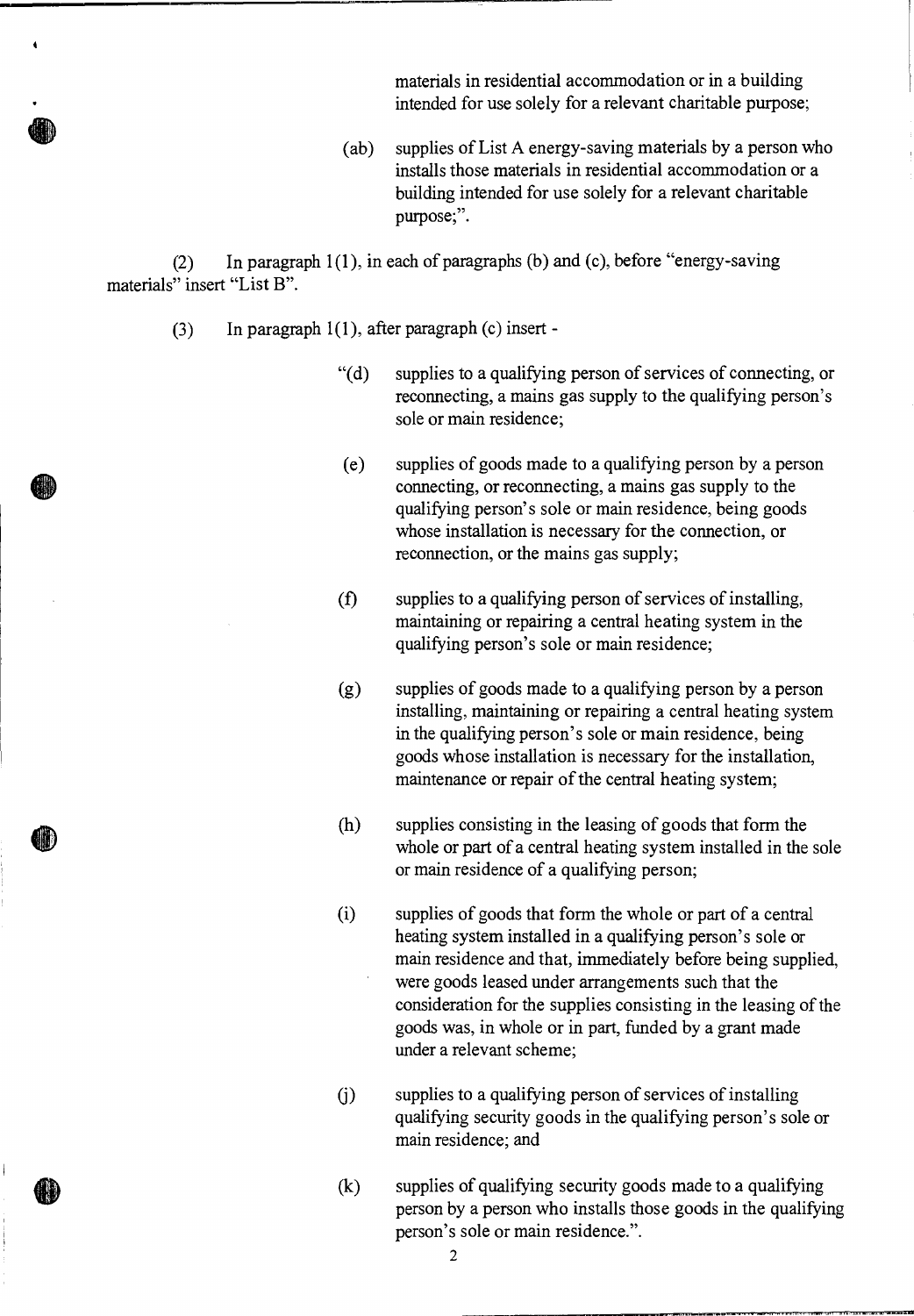(4) For paragraph 1(1A) substitute -

 $\lambda$ 

" $(1A)$  A supply to which any of paragraphs (b) to (k) of sub-paragraph (1) applies is a supply falling within this paragraph only to the extent that the consideration for it -

- (a) is, or is to be, funded by a grant made under a relevant scheme; or
- (b) in the case of a supply to which paragraph (i) of that sub-paragraph applies -
	- (i) is, or is to be, funded by such a grant, or
	- (ii) is a payment becoming due only by reason of the termination (whether by the passage of time or otherwise) of the leasing of the goods in question.".

(5) In paragraph  $1(1B)$ , for "sub-paragraph  $(1)(1)(b)$  or (c)" substitute "any of paragraphs (b) to (k) of sub-paragraph (1)".

- (6) In paragraph  $4A(3)(e)$ , for "supplementary benefit" substitute "income support".
- (7) In paragraph 4A, after sub-paragraph (3) insert -

"(3A) For the purposes of paragraph 1(1)(aa) and (ab) "residential accommodation" means -

- (a) a building, or part of a building, that consists of a dwelling or a number of dwellings;
- (b) a building, or part of a building, used for a relevant residential purpose;
- (c) a caravan used as a place of permanent habitation; or
- (d) a houseboat.

(3B) For the purposes of paragraph 1(1)(aa) and (ab) "use for a relevant charitable purpose" means use by a charity in either or both of the following ways, namely -

- (a) otherwise than in the course or furtherance of a business;
- (b) as a village hall or similarly in providing social or recreational facilities for a local community.".

(8) In paragraph  $4A(4)$ , for "For the purposes of paragraph  $1(1)(b)$  and (c) "energysaving materials" means" substitute "For the purposes of paragraph  $1(1)(aa)$  and (ab) "List A energy-saving materials" means".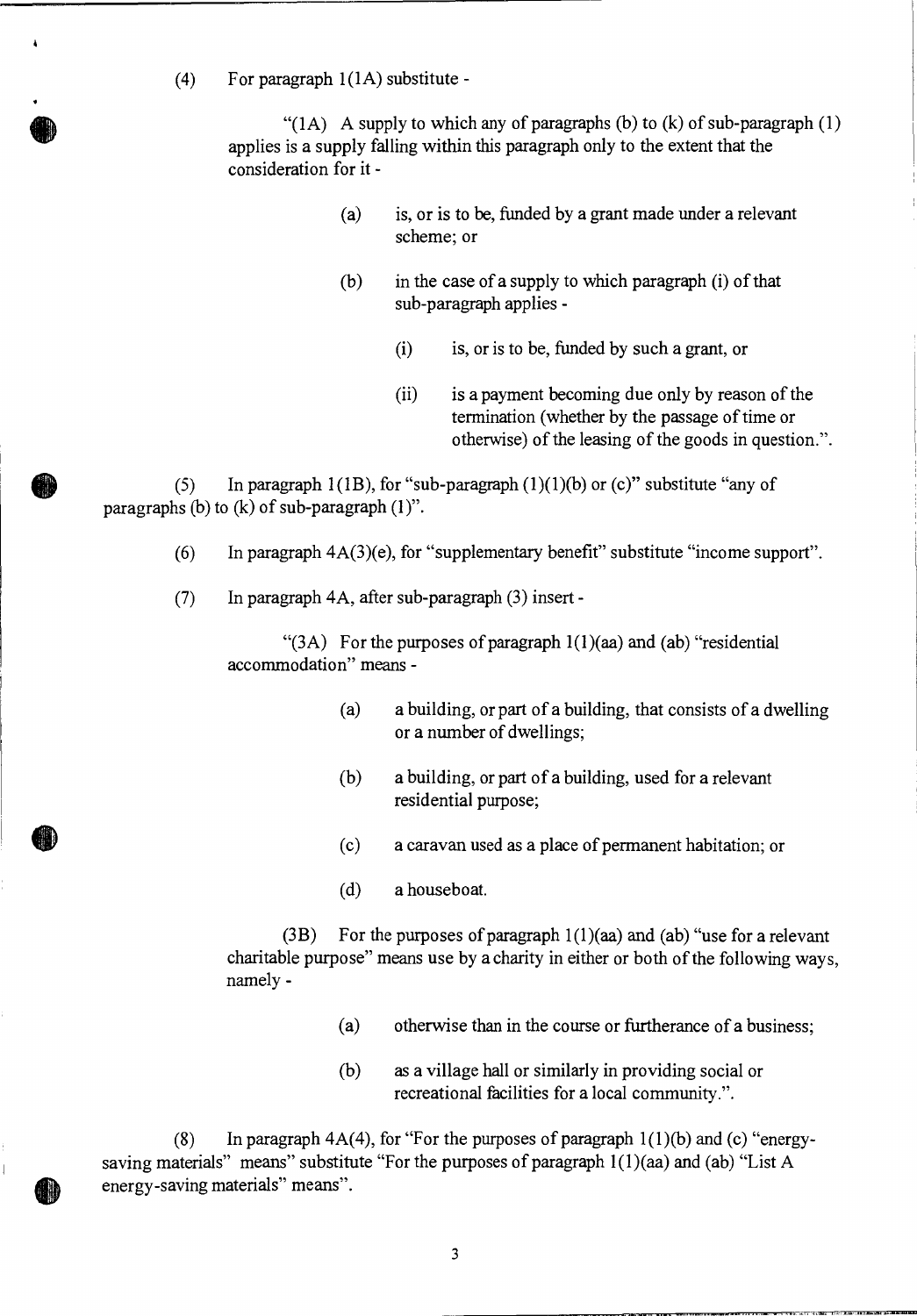(9) In paragraph 4A(4)(c), after "central heating system controls" insert "(including thermostatic radiator valves)".

(10) In paragraph  $4A(4)$ , after paragraph (d) insert -

 $\ddot{\phantom{0}}$ 

H.

"(e) solar panels.".

(11) In paragraph 4A, after sub-paragraph (4) insert -

"(4A) For the purposes of paragraph  $1(1)(b)$  and (c) "List B energy-saving materials" means any of the following -

- (a) gas-fired room heaters that are fitted with thermostatic controls;
- (b) electric storage heaters;
- (c) closed solid fuel fire cassettes;
- (d) electric dual immersion water heaters with foam-insulated hot water tanks;
- (e) gas-fired boilers;
- (f) oil-fired boilers;
- (g) radiators.

(4B) For the purposes of paragraph  $1(1)(j)$  and  $(k)$ , "qualifying security goods" means any of the following -

- (a) locks or bolts for windows;
- (b) locks, bolts or security chains for doors;
- (c) spy holes;
- (d) smoke alarms.".
- (12) In paragraph 4A(5), for "paragraph 1(1A) and (1B)" substitute "paragraph 1".
- (13) This article applies
	- (a) except for paragraph (6), to supplies made on or after  $1<sup>st</sup>$  April 2000, and
	- (b) paragraph (6), to supplies made on or after  $10<sup>th</sup>$  April 2000.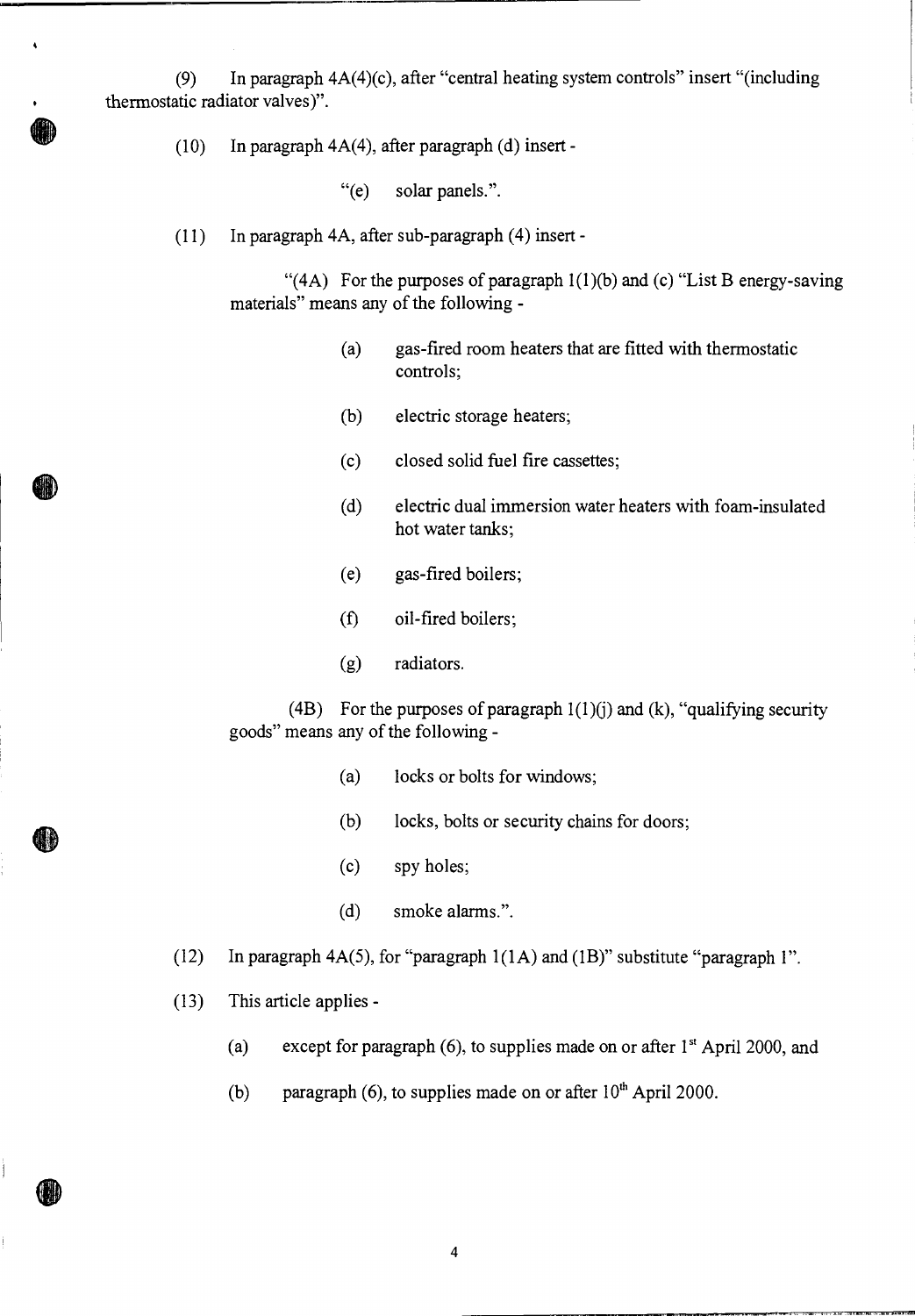## **Disposal of assets for which a VAT repayment is claimed**

- 4. In section 3(2) of the Act, for "Schedules 2 to 4" substitute "Schedules 2, 3, 3A and 4".
	- 5. In section 67 of the Act
		- (a) in subsection (1)(a), for "or with paragraph 3 or  $8(2)$  of Schedule 4" substitute ", paragraph 3, 5 or  $7(2)$  or  $(3)$  of Schedule 3A or with paragraph 3 or  $8(2)$  of Schedule 4";
		- (b) in subsection (3)(a), for "or paragraph 3 of Schedule 4" substitute ", paragraph 3 or 4 of Schedule 3A or paragraph 3 of Schedule 4"; and
		- (c) in subsection (3)(b), for "or with sub-paragraph (2) of paragraph 8 of Schedule 4" substitute ", with sub-paragraph (2) or (3) of paragraph 7 of Schedule 3A or with sub-paragraph (2) of paragraph 8 of Schedule 4".

6. In section  $69(1)(a)$  of the Act, for "or paragraph 5 of Schedule 4" substitute ", paragraph 5 of Schedule 3A or paragraph 5 of Schedule 4".

7. In section 73(3)(b) of the Act, for "or paragraph 6(2) or (3) of Schedule 4" substitute ", paragraph  $6(1)$  or (2) of Schedule 3A or paragraph  $6(2)$  or (3) of Schedule 4".

8. In section 74(1)(c) of the Act, for "under paragraph 8 of Schedule 4" substitute ", under paragraph 7 of Schedule 3A or under paragraph 8 of Schedule 4".

9. In the following provisions of the Act -

(a) paragraph  $1(4)(a)$  and (5) of Schedule 2; and

(b) paragraph 1(4) of Schedule 3,

for "or paragraph 6(3) of Schedule 4" substitute ", paragraph 6(2) of Schedule 3A or paragraph 6(3) of Schedule 4".

10. In paragraph 1(3) of Schedule 4 to the Act, for "or paragraph 6(2) of Schedule 3" substitute ", paragraph 6(2) of Schedule 3 or paragraph 6(2) of Schedule 3A".

11. After Schedule 3 to the Act insert the following -

### **"SCHEDULE 3A**

# **REGISTRATION IN RESPECT OF DISPOSALS OF ASSETS FOR WHICH A VAT REPAYMENT IS CLAIMED**

### *Liability to be registered*

1. (1) A person who is not registered under this Act, and is not liable to be registered under Schedule 2, 3 or 4, becomes liable to be registered under this Schedule at any time -

(a) if he makes relevant supplies; or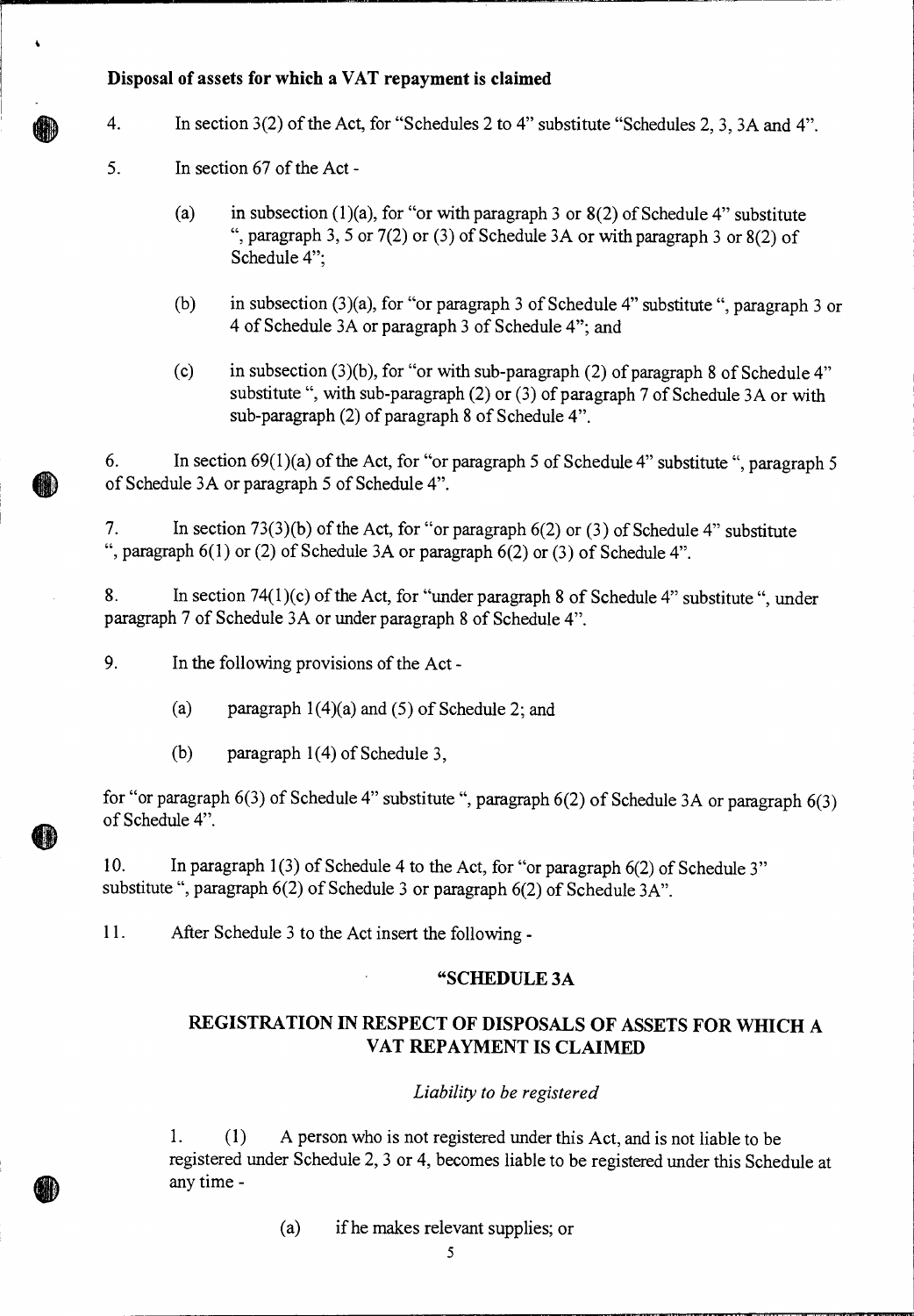(b) if there are reasonable grounds for believing that he will make such supplies in the period of 30 days then beginning.

(2) A person shall be treated as having become liable to be registered under this Schedule at any time when he would have become so liable under sub-paragraph (1) but for any registration which is subsequently cancelled under paragraph  $6(2)$ , paragraph  $13(3)$ of Schedule 2, paragraph 6(2) of Schedule 3 or paragraph 6(3) of Schedule 4.

**k** 

**d** 

(3) A person shall not cease to be liable to be registered under this Schedule except in accordance with paragraph 2.

2. A person who has become liable to be registered under this Schedule shall cease to be so liable at any time if the Treasury are satisfied that he has ceased to make relevant supplies.

### *Notification of liability and registration*

3. (1) A person who becomes liable to be registered by virtue of paragraph 1(1)(a) shall notify the Treasury of the liability before the end of the period of 30 days beginning with the day on which the liability arises.

(2) The Treasury shall register any such person (whether or not he so notifies it) with effect from the beginning of the day on which the liability arises.

4. (1) A person who becomes liable to be registered by virtue of paragraph 1(1)(b) shall notify the Treasury of the liability before the end of the period by reference to which the liability arises.

(2) The Treasury shall register any such person (whether or not he so notifies it) with effect from the beginning of the period by reference to which the liability arises.

### *Notification of end of liability*

*5. (1)* Subject to sub-paragraph (2), a person registered under paragraph 3 or 4 who ceases to make or have the intention of making relevant supplies shall notify the Treasury of that fact within 30 days of the day on which he does so.

(2) Sub-paragraph (1) does not apply if the person would, when he so ceases, be otherwise liable or entitled to be registered under this Act if his registration and any enactment preventing a person from being liable to be registered under different provisions at the same time were disregarded.

#### *Cancellation of registration*

6. (1) Subject to sub-paragraph (3), where the Treasury is satisfied that a registered person has ceased to be liable to be registered under this Schedule, it may cancel his registration with effect from the day on which he so ceased or from such later date as may be agreed between it and him.

(2) Where the Treasury is satisfied that on the day on which a registered person was registered he was not registrable, it may cancel his registration with effect from that day.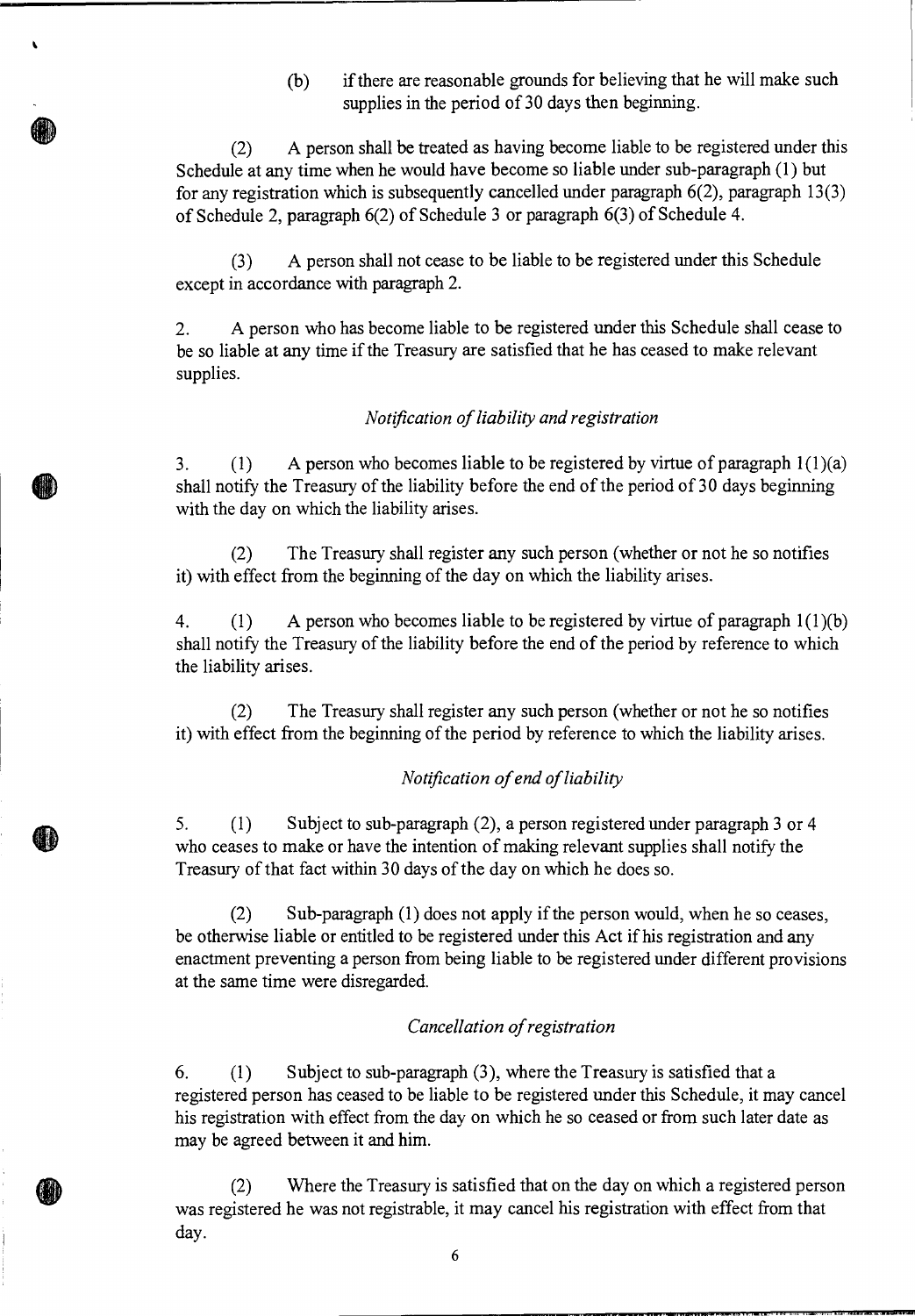(3) The Treasury shall not under sub-paragraph (1) cancel a person's registration with effect from any time unless it is satisfied that it is not a time when that person would be subject to a requirement, or entitled, to be registered under this Act.

ò

(4) In determining for the purposes of sub-paragraph (3) whether a person would be subject to a requirement, or entitled, to be registered at any time, so much of any provision of this Act as prevents a person from becoming liable or entitled to be registered when he is already registered or when he is so liable under any other provision shall be disregarded.

#### *Exemption from registration*

*7. (1)* Notwithstanding the preceding provisions of this Schedule, where a person who makes or intends to make relevant supplies satisfies the Treasury that such supply is zero-rated or would be zero-rated if he were a taxable person, it may, if he so requests and it thinks fit, exempt him from registration under this Schedule.

(2) Where there is a material change in the nature of the supplies made by a person exempted under this paragraph from registration under this Schedule, he shall notify the Treasury of the change -

- (a) within 30 days of the date on which the change occurred; or
- (b) if no particular date is identifiable as the day on which it occurred, within 30 days of the end of the quarter in which it occurred.

(3 ) Where there is a material alteration in any quarter in the proportion of relevant supplies of such a person that are zero-rated, he shall notify the Treasury of the alteration within 30 days of the end of the quarter.

(4) If it appears to the Treasury that a request under sub-paragraph (1) should no longer have been acted upon on or after any day, or has been withdrawn on any day, it shall register the person who made the request with effect from that day.

#### *Supplementary*

8. Any notification required under this Schedule shall be made in such form and shall contain such particulars as the Treasury may by regulations prescribe.

9. (1) For the purposes of this Schedule a supply of goods is a relevant supply where -

- (a) the supply is a taxable supply;
- (b) the goods are assets of the business in the course or furtherance of which they are supplied; and
- (c) the person by whom they are supplied, or a predecessor of his, has received or claimed, or is intending to claim, a repayment of VAT on the supply to him, or the importation by him, of the goods or of anything comprised in them.

7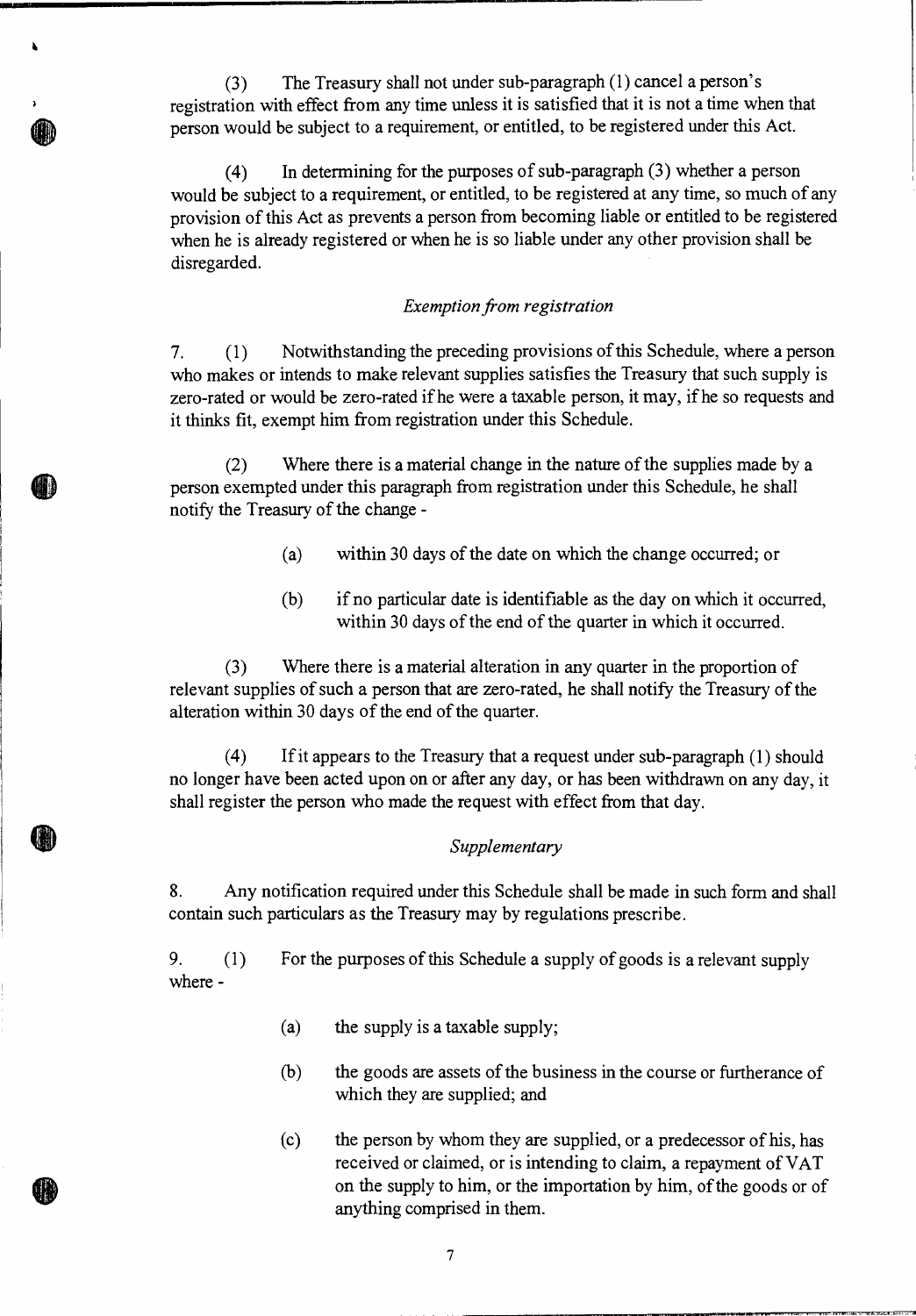(2) In relation to any goods, a person is the predecessor of another for the purposes of this paragraph if -

- (a) that other person is a person to whom he has transferred assets of his business by a transfer of that business, or part of it, as a going concern;
- (b) those assets consisted of or included those goods; and
- (c) the transfer of the assets is one falling by virtue of an order under section 5(3) (or under an enactment re-enacted in section 5(3)) to be treated as neither a supply of goods nor a supply of services;

and the reference in this paragraph to a person's predecessor includes references to the predecessors of his predecessor through any number of transfers.

(3) The reference in this paragraph to a repayment of VAT is a reference to such a repayment under a scheme embodied in regulations made under section 39.".

12. In paragraph 5(5) of Schedule 5 to that Act, for the words from "under sections 25 and 26" to the end substitute -

- "(a) under sections 25 and 26, to credit for the whole or any part of the VAT on the supply, acquisition or importation of those goods or of anything comprised in them; or
- (b) under a scheme embodied in regulations made under section 39, to a repayment of VAT on the supply or importation of those goods or of anything comprised in them.".

Made this

Jerayof April<br>DKGALI

Minister for the Treasury